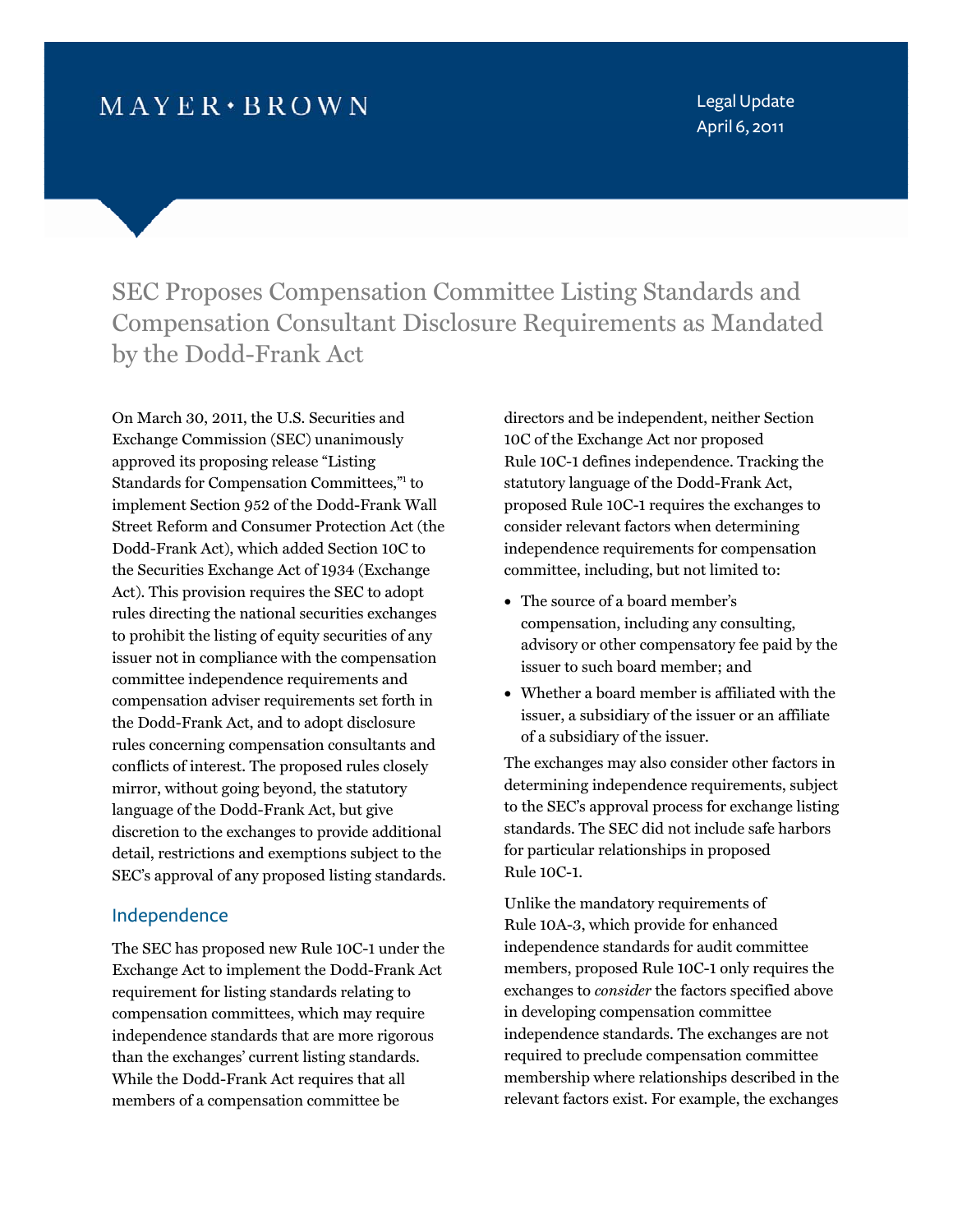will not be required to prohibit directors who represent holders of a large percentage of a company's shares from serving on compensation committees, although such significant investors may be affiliates of the company by virtue of their share holdings.

The SEC is leaving the details of compensation committee listing standards that are not expressly mandated by the Dodd-Frank Act to the exchanges to determine. In so doing, however, the SEC is requiring the exchanges to provide information beyond what is typically required when the exchanges submit rule changes to the SEC for approval. For example, in addition to setting forth the definition of independence that an exchange proposes to apply to compensation committee members, the exchange will have to review whether and how its existing listing standards satisfy the requirements of Rule 10C-1, and describe how the exchange considered factors relevant to compensation committee independence.

Proposed Rule 10C-1 addresses only current relationships between the issuer and the compensation committee member and does not mandate a "look-back" period for the required factors. However, the SEC has solicited comments on whether the required factors should also extend to a look-back period. Also, it is possible that a look-back could be added by an exchange when proposing its listing standards.

Listing standards to be adopted under proposed Rule 10C-1 must provide procedures that give listed companies the opportunity to cure defects. Proposed Rule 10C-1 allows such rules to provide that if a compensation committee member ceases to be independent for reasons outside of such director's reasonable control, the director will be permitted to remain a compensation committee member until the earlier of the company's next annual meeting or one year from the event that caused the member to no longer be independent. The listed company would be required to notify its exchange if it makes use of such rule.

Neither the Dodd-Frank Act nor proposed Rule 10C-1 requires any company to have a compensation committee. That requirement arises from applicable stock exchange listing standards. Therefore, if a public company is not listed on a stock exchange, or if it is listed on an exchange—such as Nasdaq—that permits executive compensation to be determined by a majority of the board's independent directors in a vote in which only independent directors participate (in lieu of a board committee), the Rule 10C-1 requirements will not apply. However, the Rule 10C-1 listing standards will apply to any committee that oversees executive compensation even if it performs multiple functions and is not formally designated as a "compensation committee."

#### Compensation Advisers

Like the Dodd-Frank Act, proposed Rule 10C-1 provides that the compensation committee of a listed issuer may, in its sole discretion, retain or obtain the advice of a compensation consultant, independent legal counsel or other adviser. If so retained, the compensation committee is directly responsible for the appointment, compensation and oversight of such advisers. However, the compensation committee is not required to implement the recommendations of any such adviser, and the committee may exercise its own judgment in the fulfillment of its duties. The issuer must provide appropriate funding for such advisers, as determined by the compensation committee.

Under proposed Rule 10C-1, a compensation committee may only select a compensation consultant, legal counsel or other adviser after taking into consideration the following factors, as well as any other factors identified by the relevant exchange in its listing standards:

• The provision of other services to the issuer by the person that employs the compensation consultant, legal counsel or other adviser;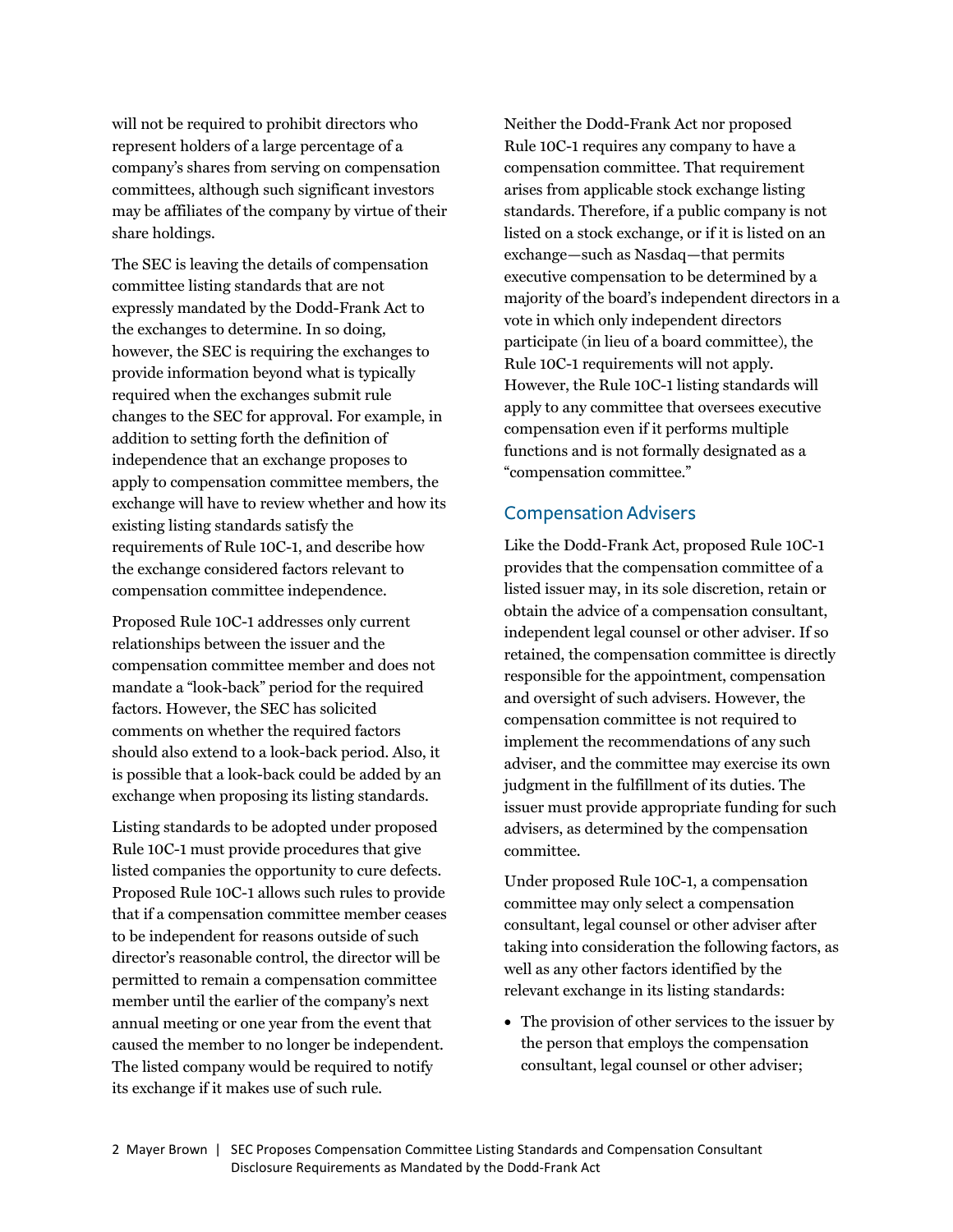- The amount of fees received from the issuer by the person that employs the compensation consultant, legal counsel or other adviser, as a percentage of the total revenue of the person that employs the compensation consultant, legal counsel, or other adviser;
- The policies and procedures of the person that employs the compensation consultant, legal counsel or other adviser that are designed to prevent conflicts of interest;
- Any business or personal relationship of the compensation consultant, legal counsel, or other adviser with a member of the compensation committee; and
- Any stock of the issuer owned by the compensation consultant, legal counsel or other adviser.

## Exemptions

Proposed Rule 10C-1, like the corresponding Dodd-Frank Act provision, exempts the following from the compensation committee independence requirements:

- Controlled companies;
- Limited partnerships;
- Companies in bankruptcy proceedings;
- Open-end management investment companies registered under the Investment Company Act of 1940; and
- Any foreign private issuer that discloses in its annual report the reasons that the foreign private issuer does not have an independent compensation committee.

Exchanges may propose additional categories of issuers to be exempt from compensation committee listing standards, subject to the SEC's review. Proposed Rule 10C-1 also exempts listed security futures products and listed standardized options from its requirements.

## Compensation Consultant Disclosure and Conflicts of Interest

The SEC has proposed an amendment to Item 407 of Regulation S-K that would integrate the Dodd-Frank Act disclosure requirements relating to compensation consultants and conflicts of interest with existing proxy statement compensation consultant disclosure requirements. The revised disclosure requirement will relate to all companies subject to the SEC's proxy rules, whether or not they are listed and without regard to whether they are controlled companies.

Amended Item 407 will require disclosure of whether the compensation committee has "retained or obtained" the advice of a compensation consultant during the previous fiscal year. An instruction to this item states that the compensation committee or management will be deemed to have "obtained the advice" of a compensation consultant if such committee or management has requested or received advice from a compensation consultant, regardless of whether there is a formal engagement of the consultant or a client relationship between the compensation consultant and the compensation committee or management or any payment of fees to the consultant for its advice.

Companies will have to disclose whether the compensation consultant's work raised any conflict of interest. If it did, the nature of the conflict of interest and how it is being addressed will have to be described. In determining whether a conflict of interest exists for disclosure purposes, companies should consider the same factors that the Dodd-Frank Act and proposed Rule 10C-1 require compensation committees to consider when hiring compensation consultants. For the purpose of consultant conflict of interest disclosure, there will not be a carve-out for advice on broad-based plans or the provision of noncustomized benchmark data. These matters may be considered conflicts of interest that would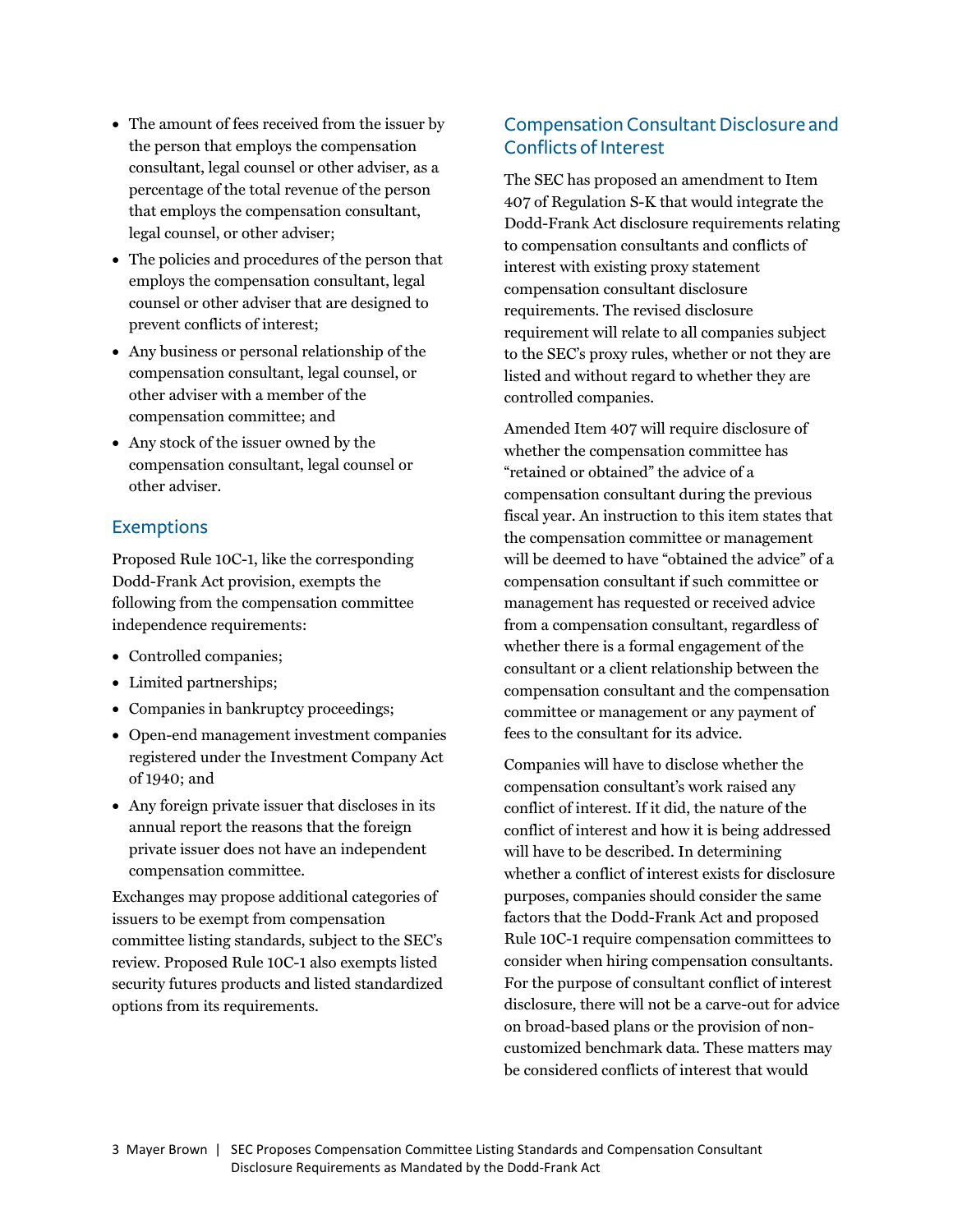have to be described in the company's proxy statement.

### **Comments**

Comments on the proposed release are due by April 29, 2011. Although the SEC stayed close to the Dodd-Frank Act requirements in its proposed release, and is providing a minimal comment period, it has asked for comments on quite a few questions, including whether:

- Compensation committee independence standards should apply to directors overseeing executive compensation without regard to whether there is a formal committee structure;
- Exchanges should require listed companies to have compensation committees without exception, similar to what exists today for audit committees;
- Rule 10C-1 should include additional relevant factors for consideration of compensation committee member independence;
- Rule 10C-1 should include additional compensation advisers independence factors;
- Rule 10C-1 should include materiality or numerical thresholds relating to compensation advisers' independence; and
- Foreign private issuers, registered management investment companies, newly public companies or smaller reporting companies should be exempted from the compensation committee listing standards.

## Timing

Under the Dodd-Frank Act, the SEC must issue final listing standard rules by July 16, 2011. However, the Dodd-Frank Act did not specify when the exchanges must have new listing standards in effect. The SEC has proposed that the exchanges have 90 days after the SEC's final rule is published in the *Federal Register* to submit proposed listing standards to the SEC for approval. The SEC has proposed that the exchanges must have final listing standards that comply with the SEC's final rule not later than

one year after the SEC's final rule is published in the *Federal Register*. The compensation consultant conflict of interest disclosures will not be required before the effective date of the SEC's final rule.

# Practical Considerations

- Because the SEC is proposing that the exchanges have one year from the publication of the SEC's final rule to have listing standards in place, there is no urgency for public companies to make changes to their compensation committee composition now. However, when companies perform their regular review of committee membership, which many companies do at the board meeting that follows the annual meeting of shareholders, they should consider the enhanced independence standards of the Dodd-Frank Act mandated rule when deciding who should serve on their compensation committees and should monitor the status of any stock exchange proposals when making future decisions.
- When hiring compensation consultants this year, companies should be aware that in proxy statements filed after the final SEC rule becomes effective, they may have to disclose as possible conflicts of interest any work that a consultant for the compensation committee performs during 2011 in connection with a company's broad-based compensation plans or in gathering non-customized survey data.
- The SEC is allowing a very short time frame for comments, so anyone wanting to submit comments needs to do so very quickly. However, the SEC did not venture far from the statutory provisions of the Dodd-Frank Act. With so much of the specifics being left to the exchanges to propose to the SEC in new or amended listing standards, it may be productive for a listed company to discuss particular issues that it finds of importance directly with its listing representative or with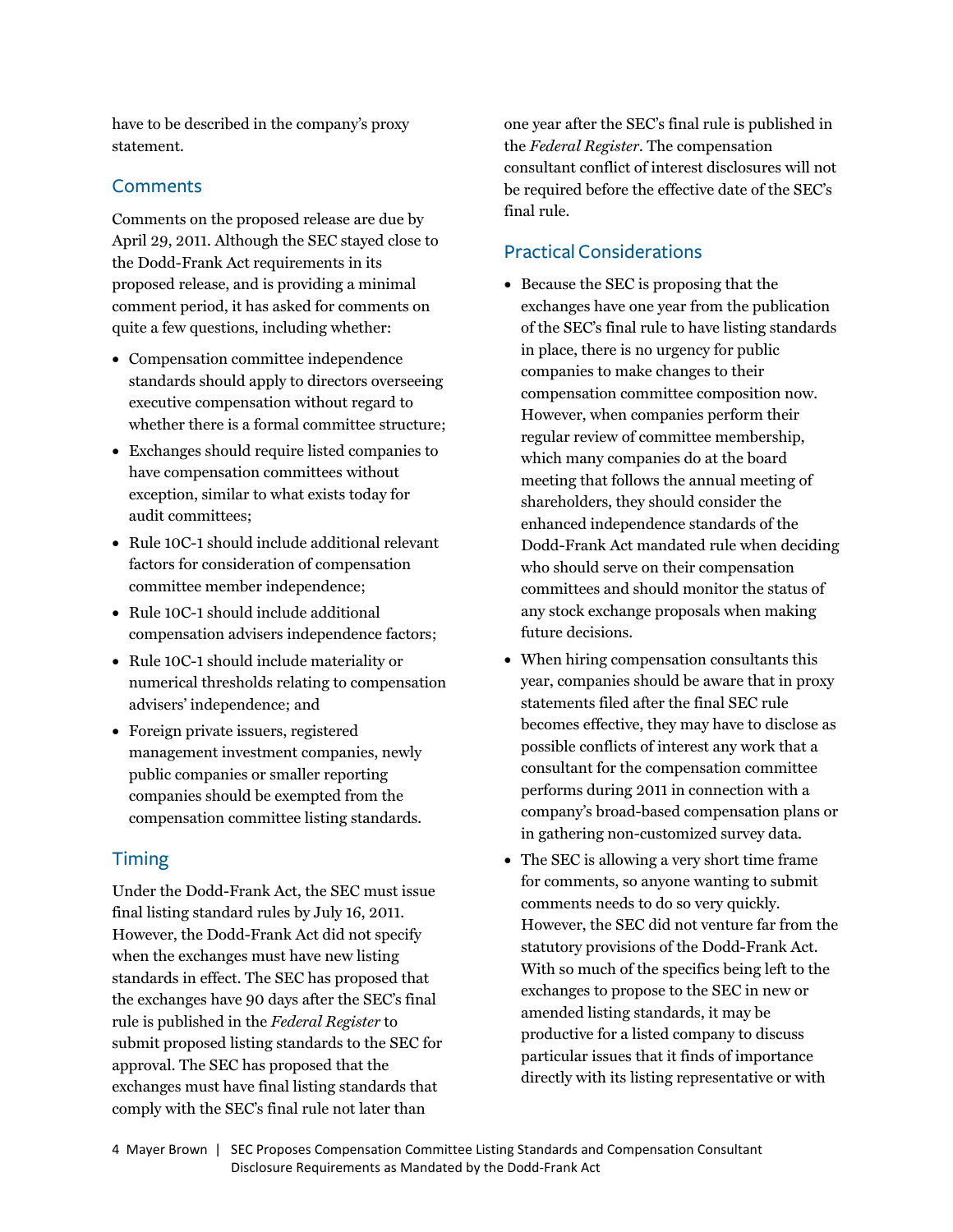<span id="page-4-0"></span>the corporate governance specialists at the applicable exchange.

 Since the ultimate detail that goes beyond the specified the Dodd-Frank Act requirements will be in the applicable exchange listing standards rather than the SEC rule, it will be important to review the listing standards filings that the exchanges will make with the SEC.

## Endnotes

1 Release Nos. 33-9199; 34-64149, available at [http://www.sec.gov/rules/proposed/2011/33-9199.pdf.](http://www.sec.gov/rules/proposed/2011/33-9199.pdf) 

*If you have any questions regarding the compensation committee listing standards and compensation consultant disclosure rules, please contact the author of this Legal Update, Laura D. Richman, at +1 312 701 7304, or any of the lawyers listed below or any other member of our Corporate & Securities group.* 

### **David S. Bakst**

+1 212 506 2551 dbakst@mayerbrown.com

**John P. Berkery** +1 212 506 2552 jberkery@mayerbrown.com

**Paul C. de Bernier** +44 20 3130 3232 pdebernier@mayerbrown.com

**Edward S. Best** +1 312 701 7100 ebest@mayerbrown.com

**Robert E. Curley** +1 312 701 7306 rcurley@mayerbrown.com

**Dan A. Fleckman** +1 713 238 2718 dfleckman@mayerbrown.com

**Marc H. Folladori** +1 713 238 2696 mfolladori@mayerbrown.com **Robert F. Gray, Jr.** +1 713 238 2600 rgray@mayerbrown.com

**Lawrence R. Hamilton** +1 312 701 7055 lhamilton@mayerbrown.com

**Michael L. Hermsen** +1 312 701 7960 mhermsen@mayerbrown.com

**Philip J. Niehoff** +1 312 701 7843 pniehoff@mayerbrown.com

**Elizabeth A. Raymond** +1 312 701 7322 eraymond@mayerbrown.com

**Laura D. Richman** +1 312 701 7304 lrichman@mayerbrown.com

**David A. Schuette** +1 312 701 7363 dschuette@mayerbrown.com

**Jodi A. Simala** +1 312 701 7920 jsimala@mayerbrown.com

**Frederick B. Thomas** +1 312 701 7035 fthomas@mayerbrown.com